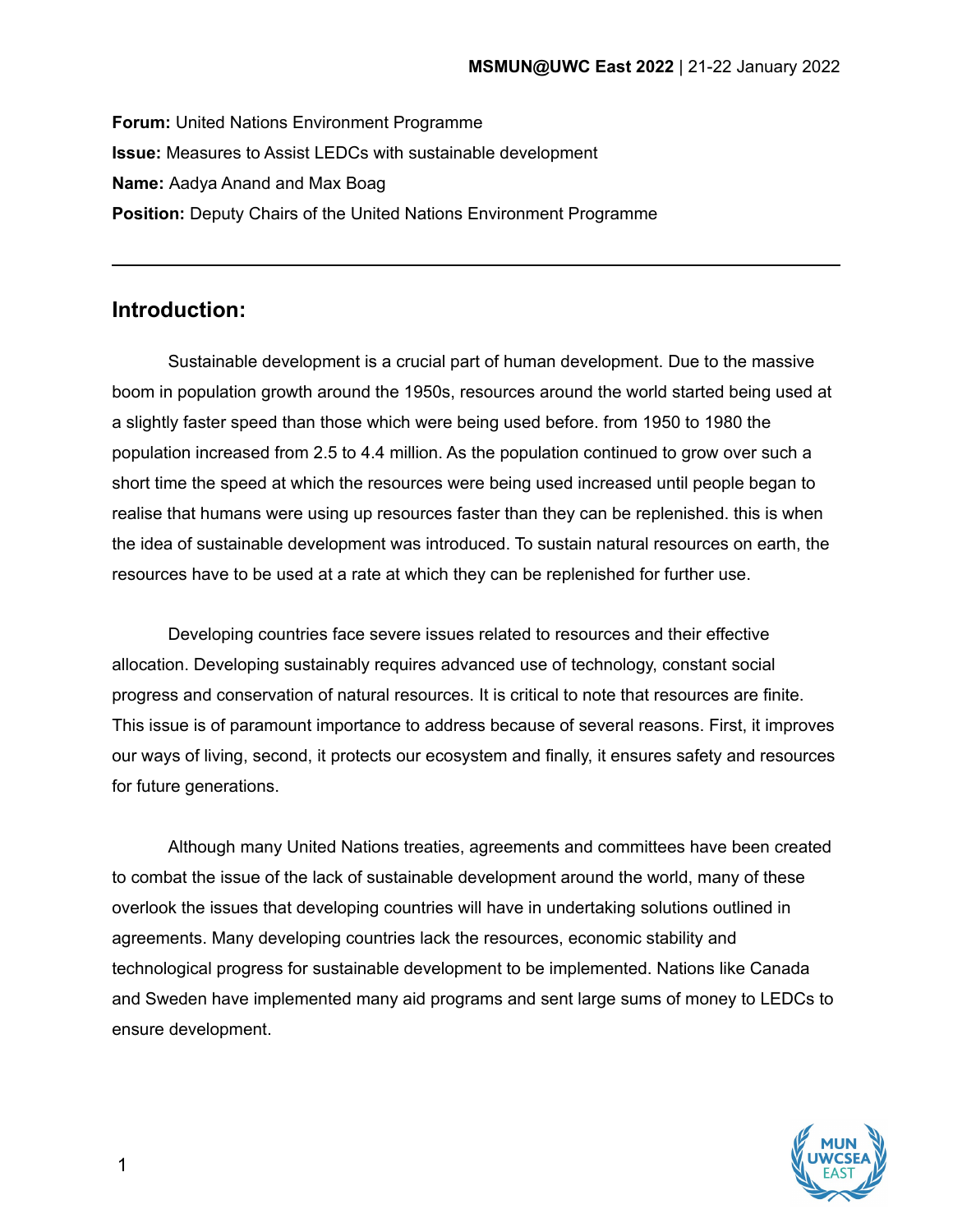## **Definition of Key Terms:**

- **1. LEDCs:** "Less Economically Developed Countries", or countries that exhibit low indicators of socioeconomic development.
- **2. MEDCs:** "More Economically Developed Countries", or countries that have a high quality of life, developed economy and advanced technological infrastructure.
- **3. Sustainable development:** A principle for meeting human development goals, while sustaining the ability of natural systems to provide the resources on which we depend.
- **4. Climate change:** Long term shifts in temperatures and weather patterns around the world, usually attributed to human activities.
- **5. Economic Inequality:** The unequal distribution of income and opportunity between different groups in society.
- **6. Renewable resources:** Renewable resources are energy sources that cannot be depleted and can supply a continuous source of clean energy
- **7. Non-renewable resources:** A natural resource that cannot be readily replaced by natural means at a pace quick enough to keep up with consumption

## **Background Information**

### **The Sustainable Development Goals**

In 2015, all member states of the United Nations adopted a blueprint for sustainable development worldwide. They agreed that 17 goals should be reached by 2030. The goals contain objectives such as; zero hunger, no poverty and industry, innovation and infrastructure. Although these goals are a good way to encourage sustainable development around the world, the goals do not give a platform or aid for LEDCs to complete these goals

For a country with a good economy and an ability to trade with other developed countries, goals such as 'clean water and sanitation or 'zero hunger' seem reachable and almost effortless. But when it comes to less developed countries or nations that still have not reached the same level of economic, technological and governmental development, these goals are a far stretch to reach by 2030, in only nine years. This is because of the lack of economic and technological development in LEDCs. For example, if an LEDC wanted to switch to clean

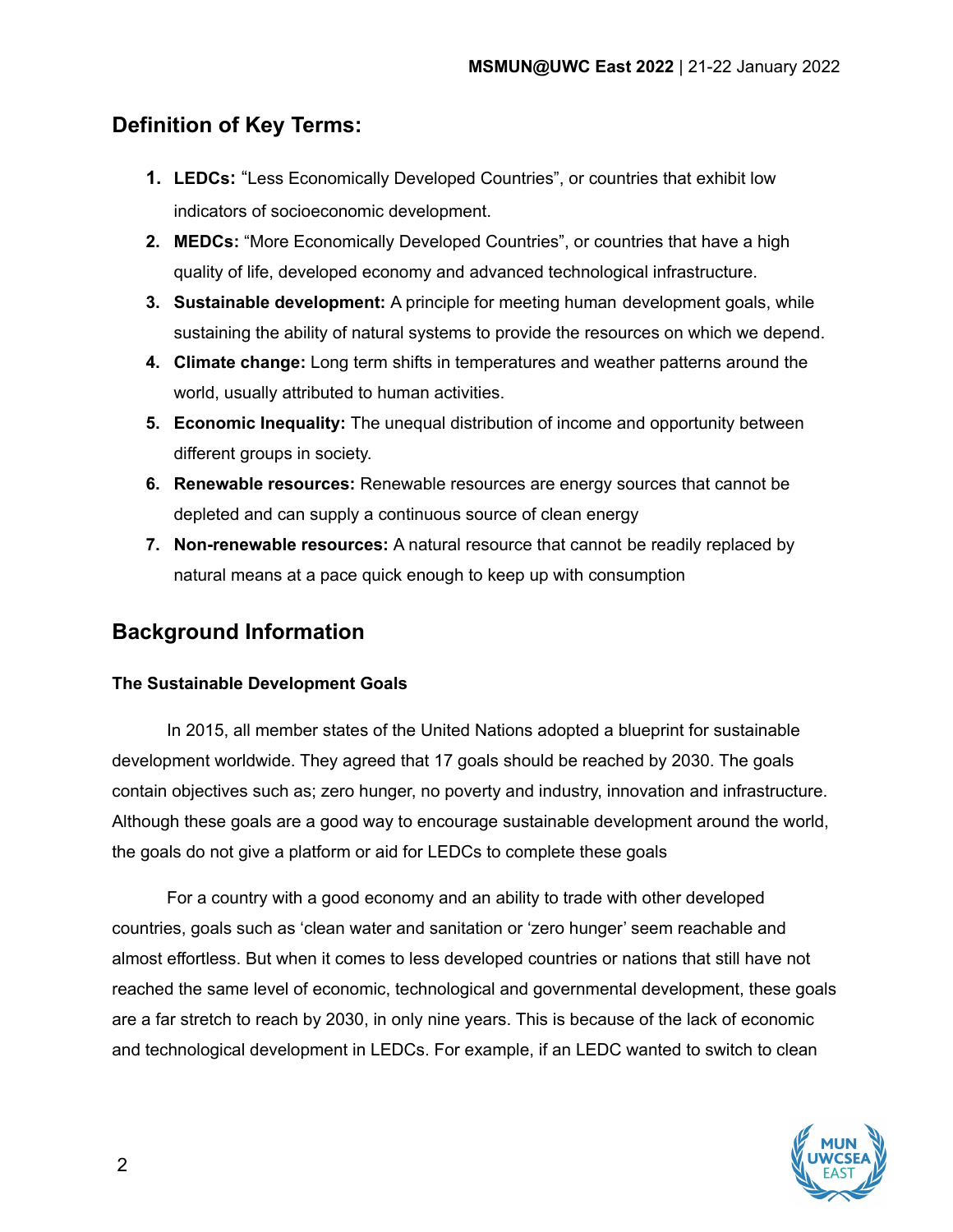energy entirely, they would have to invest lots of money into research and development for clean energy, due to the lack of economic instability, this would be an effortful action.

#### **Significant Events**

The first-ever major attempt at reaching a global agreement on environmental matters happened in 1972, this was the UN Conference on Human Environment. Although not much about sustainable development was discussed, it was still the first major step toward the current sustainable development programs we have put in place. In 1980, The World Conservation Strategy helped to coin 'sustainable development'. It argued that sustainable development was not only a matter of climate change but of conservation of resources as a whole to secure our future. In October of this year, the first-ever LEDC Future Forum took place online. As quoted from the United Nations website; "To tackle the unprecedented confluence of the COVID-19, climate, and economic crises, innovative thinking and new solutions based in research is desperately needed."

#### **Impact of the lack of development in LEDCs**

The lack of sustainable solutions in LEDCs is not only hindering the individual countries but the world as a whole. Due to our rapidly growing population, in the future, more resources will be needed to sustain that population. Unfortunately, most of the resources we use are either unrenewable or are being used with such frequency that they are unable to renew.

LEDCs export the majority of the primary products needed for our societies to function. Goods like oil, cotton, iron, bananas, coffee and cocoa, while MEDCs tend to take those primary products and manufacture them into secondary products for consumption. Although secondary products do have their share of carbon emissions, the majority are emitted by the extraction of primary resources. Due to the lack of sustainable development in LEDCs, the methods and speed that natural resources are extracted from the earth are highly unsustainable. This means that in the future, there may be a lack of primary resources.

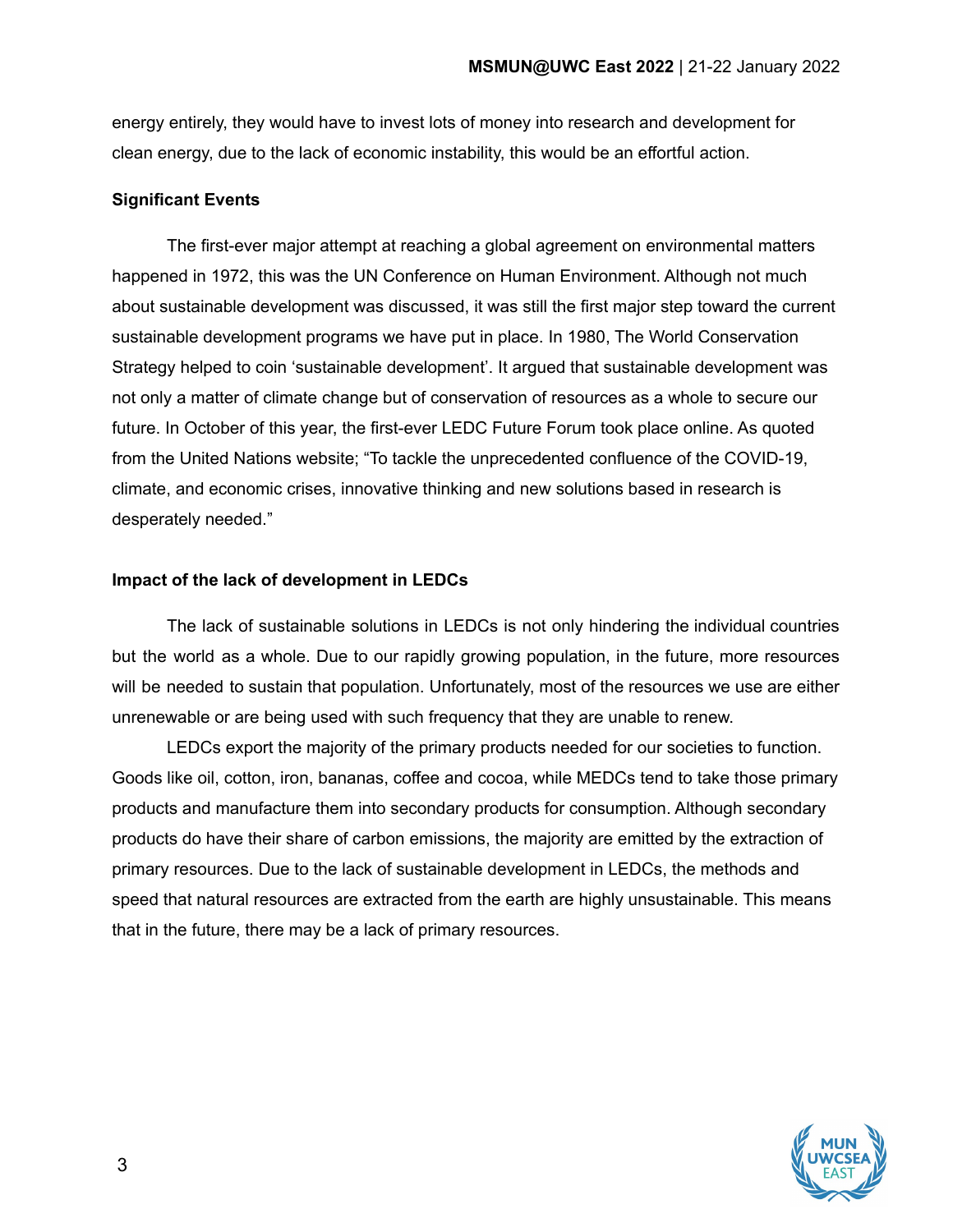## **Current Situation**

#### **COVID-19**

In previous years, LEDCs hadve struggled with sustainable development due to a lack of advanced technology and economic stability. From 2020 onwards, LEDCs have been put under much more pressure due to the global pandemic which almost reversed the progress made by LEDCs in terms of sustainable development. Before COVID-19, countries in need were able to receive aid from more developed countries. Trading with other nations was also more feasible to help developing countries stabilize their economies. After the pandemic hit, most countries shut down borders and halted trade to stop the spread of the virus, leaving LEDCs almost stranded. The outbreak also meant that not only were LEDCs less capable of getting aid in terms of sustainable development, but their focus now shifted off sustainability and more toward diminishing COVID within their borders.

#### **2021 United Nations Climate Change Conference**

During the 2021 United Nations Climate Change conference, or COP26, many steps were taken to help the situation of LEDCs. A new Programme of Action was released to aid LEDCs with sustainable development in ways such as implementing programmes to aid with clean water and safe food sources, and systematic collection of data from LEDCs to specify the aid needed. An important conclusion that was made was that to include younger generations in the fight against climate change since more than half the people living in LEDCs are under the age of 25.

A Multilateral Assessment and Facilitative Sharing of Views was also participated in during the COP26 event. Out of the 17 nations that participated, 7 were LEDCs, giving a fairly equal view on the topic as a whole. These nations pointed out common factors faced by LEDCs in attempts for sustainable development. An example of this is how the major market in many of the LEDCs is the agricultural sector which is a high producer of carbon emissions yet still crucial to the nation's development. The nations also highlighted the financial and technical support they were receiving from more developed countries, supporting their mitigation efforts.

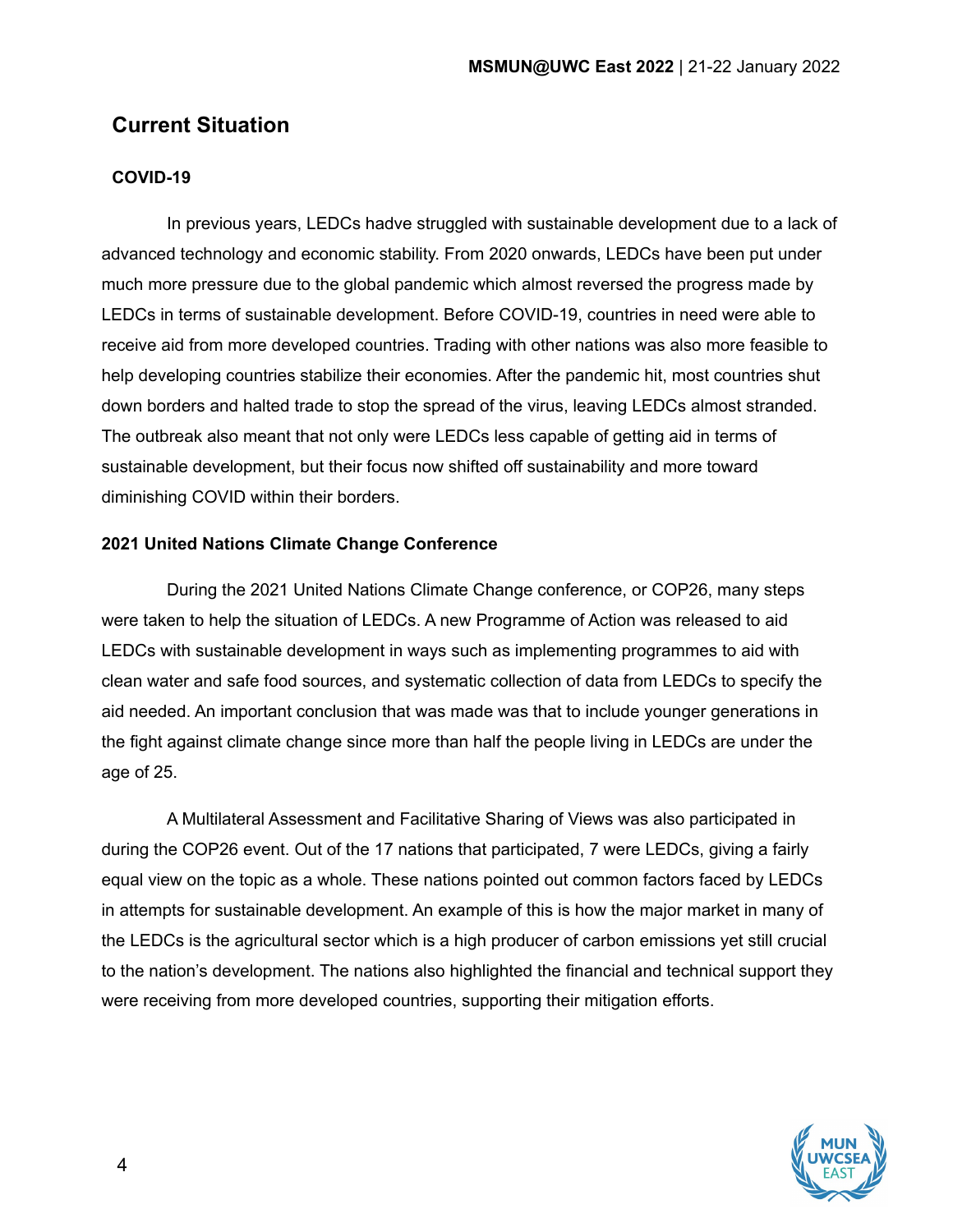## **Major Parties Involved and Their Views**

#### **Canada**

They have provided multiple LEDCs with access to clean water and tackled climate change, such as donating \$40 million to the African Water Facility from 2005-2017. They also carry out an environmental integration process to ensure the environmental sustainability of their development initiatives, such as making sure development does not pollute or degrade the environment, considering environmental risks when making decisions, and capitalising on environmental opportunities.

#### **Nepal**

In 2021, they transitioned into a Green, Resilient and Inclusive Development (GRID) approach to address the current global crisis of COVID-19, as well as their challenges, such as low rates of inclusion, large infrastructure gaps, slow domestic job creation, and a high vulnerability to climate change and environmental degradation. The SDGs have been mainstreamed into the frameworks for their development, and they have developed the SDGs Status and Roadmap 2016-2030, SDGs Needs Assessment, Costing and Financing Strategy, and SDGs Localization Guidelines that spell out baselines, targets and implementation and financing strategies for each SDG.

#### **Sweden**

They strongly believe in the value of SDGs and were one of the first countries to begin talking about implementing sustainable development into their own country. They are a strong voice for the global implementation of the 2030 Agenda and are very generous with their aid, with the government committed to allocating 1 per cent of Sweden's GNI to Official Development Assistance (ODA).

#### **The central African Republic**

With a population of 4.3 million people, roughly 71% of their population lives below the international poverty line. Poor governance, insecurity, high inequality, the management of their abundant natural resources, and social marginalization are only some of the issues that they

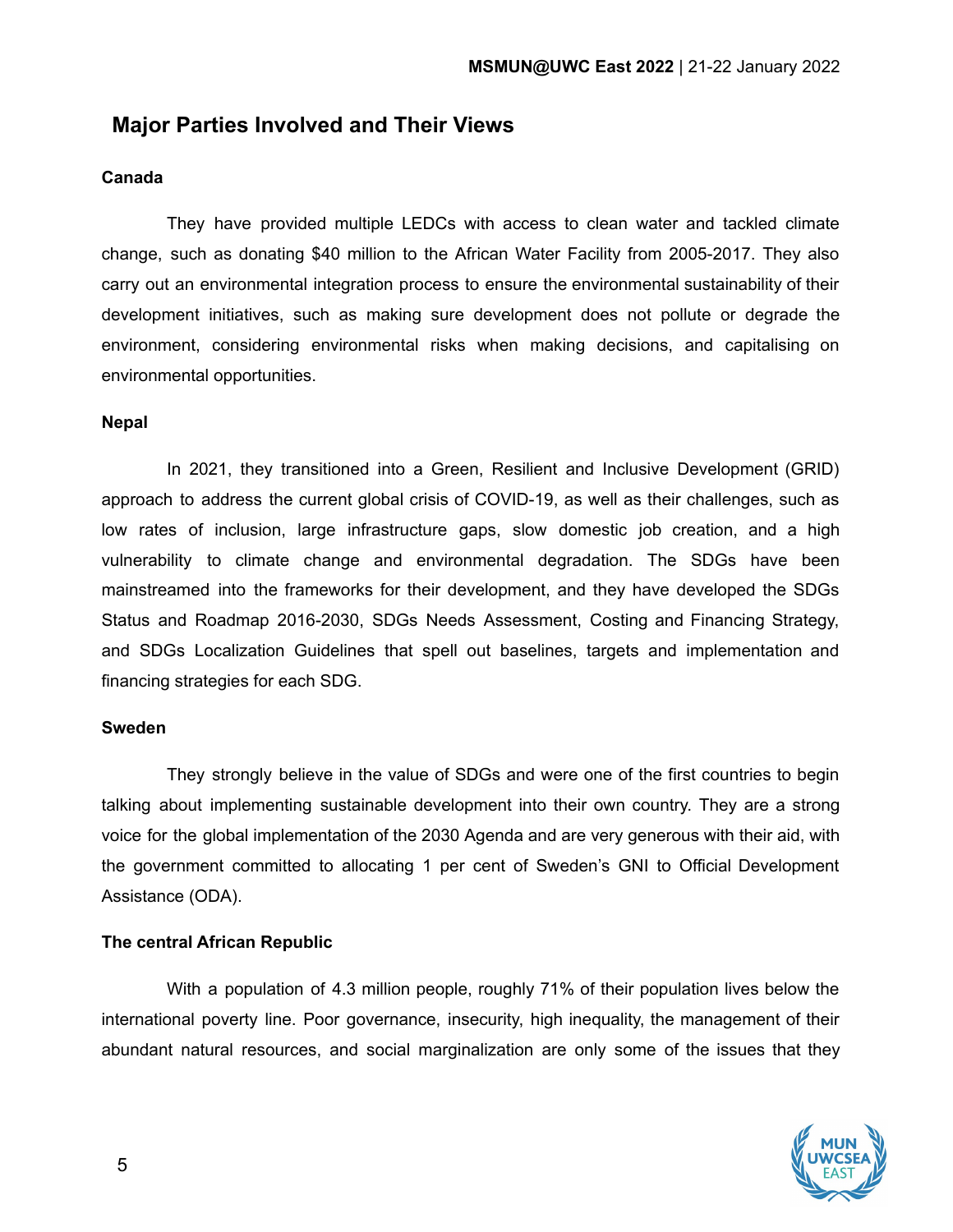face, and as one of the least economically developed countries in the world, it is very hard for them to be able to change at all.

#### **Afghanistan**

With the recent upheaval and turnover of the government to the Taliban Organization, new rules and regulations have been added to Afghanistan that goes against certain aspects of the SDGs, an integral part of implementing Sustainable development in LEDCs, such rules and regulations include making women and girls be shut out of schools, the workplace, and government, unable to leave their homes without a male family member, and the scarcity of clean food and water in Afghanistan, causing severe malnutrition to occur.

### **UN Involvement, Relevant Resolutions, Treaties and Events**

- Transforming our world: the 2030 Agenda for Sustainable Development, 21 October 2015 **(A/RES/70/1)**
	- o helped to implement the sustainable development goals, which seek to end poverty and hunger, realise the human rights of all, achieve gender equality and the empowerment of all women and girls, and ensure the lasting protection of the planet and its natural resources.
- Adoption of the Paris agreement, 12 December 2015 **(FCCC/CP/2015/L.9/Rev.1)**
	- $\circ$  it aims to strengthen countries' ability to deal with the impacts of climate change and support them in their efforts and also sets out frameworks to avoid climate change by limiting global warming to below 2°C and trying to limit it to 1.5°C.
- The future we want, 27 July 2012 (**A/RES/66/288)**
	- $\circ$  it is a declaration on sustainable development and a green economy, and it aims to help solve issues like poverty, food security, lack of clean energy, sustainable cities, sustainable transport and more.

### **Possible Solutions**

1. Improve the literacy of citizens of LEDCs, on the topic of climate change. This would help individuals be more aware of steps they can take to reduce their carbon footprint.

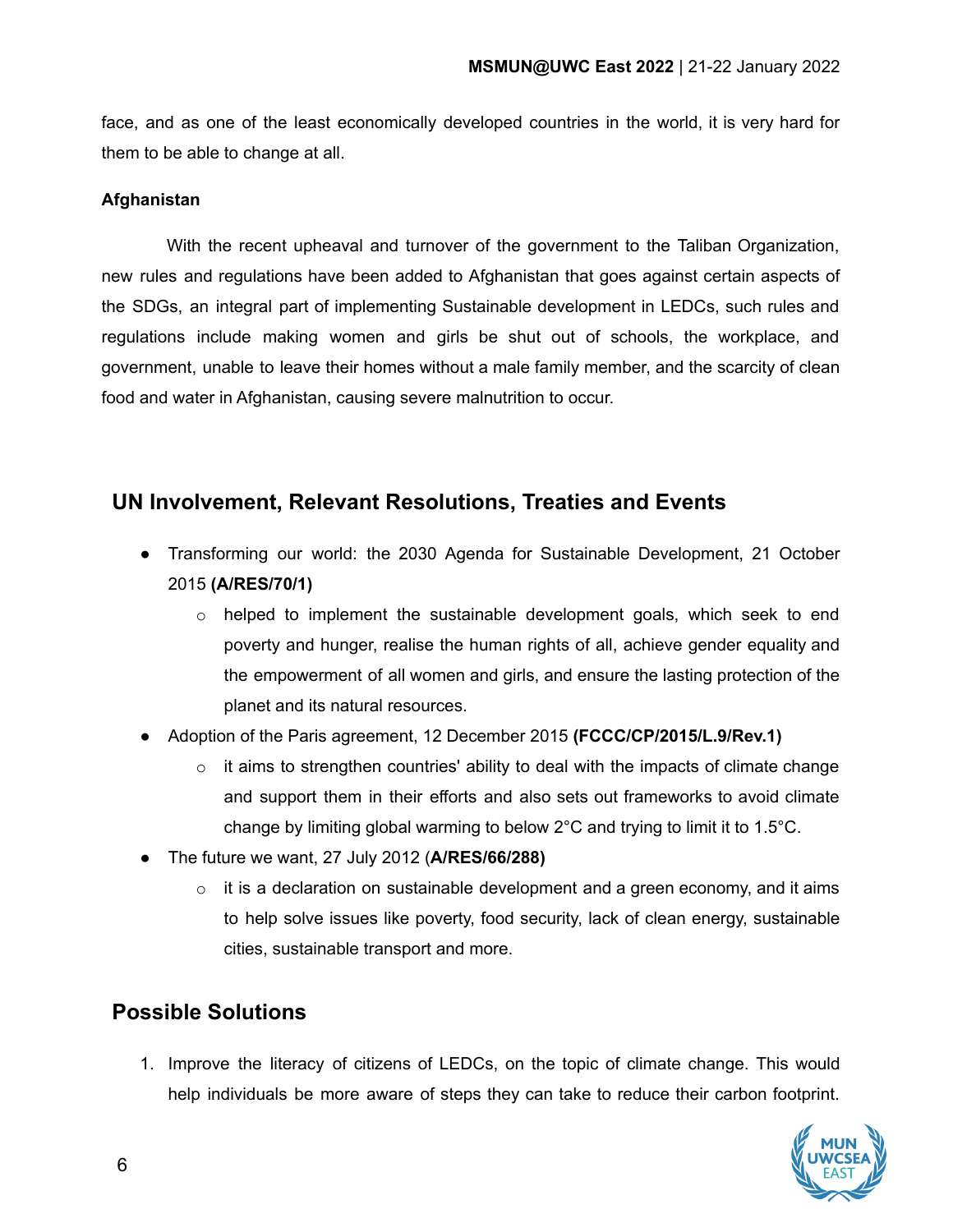This can be done by implementing United Nations teaching programmes with possible financial assistance from MEDCs.

- 2. Implementation of a possible United Nations task force in order to monitor and care for the citizens and governments of countries struggling with sustainable development. This can also help to prevent corruption in LEDCs if possibly corrupt governments use funding and aid for means other than to develop sustainably
- 3. Encouraging more developed countries to send funding and aid to nations that may not be able to afford more advanced technology. This can also help LEDCs invest in more ways to protect their infrastructure from possible natural disasters or unprecedented situations like the COVID-19 pandemic.

## **Bibliography**

## **Useful Links**

- <https://www.un.org/press/en/2018/gaef3495.doc.htm>
- <https://unfccc.int/news/process-launched-to-boost-support-for-least-developed-countries>
- <https://unfccc.int/news/cop26-sees-significant-progress-on-issues-related-to-agriculture>
- [https://www.international.gc.ca/world-monde/issues\\_development-enjeux\\_developpeme](https://www.international.gc.ca/world-monde/issues_development-enjeux_developpement/environmental_protection-protection_environnement/sustainability-viabilite.aspx?lang=eng) [nt/environmental\\_protection-protection\\_environnement/sustainability-viabilite.aspx?lang](https://www.international.gc.ca/world-monde/issues_development-enjeux_developpement/environmental_protection-protection_environnement/sustainability-viabilite.aspx?lang=eng) [=eng](https://www.international.gc.ca/world-monde/issues_development-enjeux_developpement/environmental_protection-protection_environnement/sustainability-viabilite.aspx?lang=eng)
- [https://www.weforum.org/agenda/2019/07/5-issues-affecting-trade-in-the-worlds-least-de](https://www.weforum.org/agenda/2019/07/5-issues-affecting-trade-in-the-worlds-least-developed-countries/) [veloped-countries/](https://www.weforum.org/agenda/2019/07/5-issues-affecting-trade-in-the-worlds-least-developed-countries/)

# **Works Cited**

- <https://www.un.org/press/en/2018/gaef3495.doc.htm>
- <https://unfccc.int/news/process-launched-to-boost-support-for-least-developed-countries>
- <https://unfccc.int/news/cop26-sees-significant-progress-on-issues-related-to-agriculture>
- [https://www.international.gc.ca/world-monde/issues\\_development-enjeux\\_developpeme](https://www.international.gc.ca/world-monde/issues_development-enjeux_developpement/environmental_protection-protection_environnement/sustainability-viabilite.aspx?lang=eng) [nt/environmental\\_protection-protection\\_environnement/sustainability-viabilite.aspx?lang](https://www.international.gc.ca/world-monde/issues_development-enjeux_developpement/environmental_protection-protection_environnement/sustainability-viabilite.aspx?lang=eng)  $=$ eng